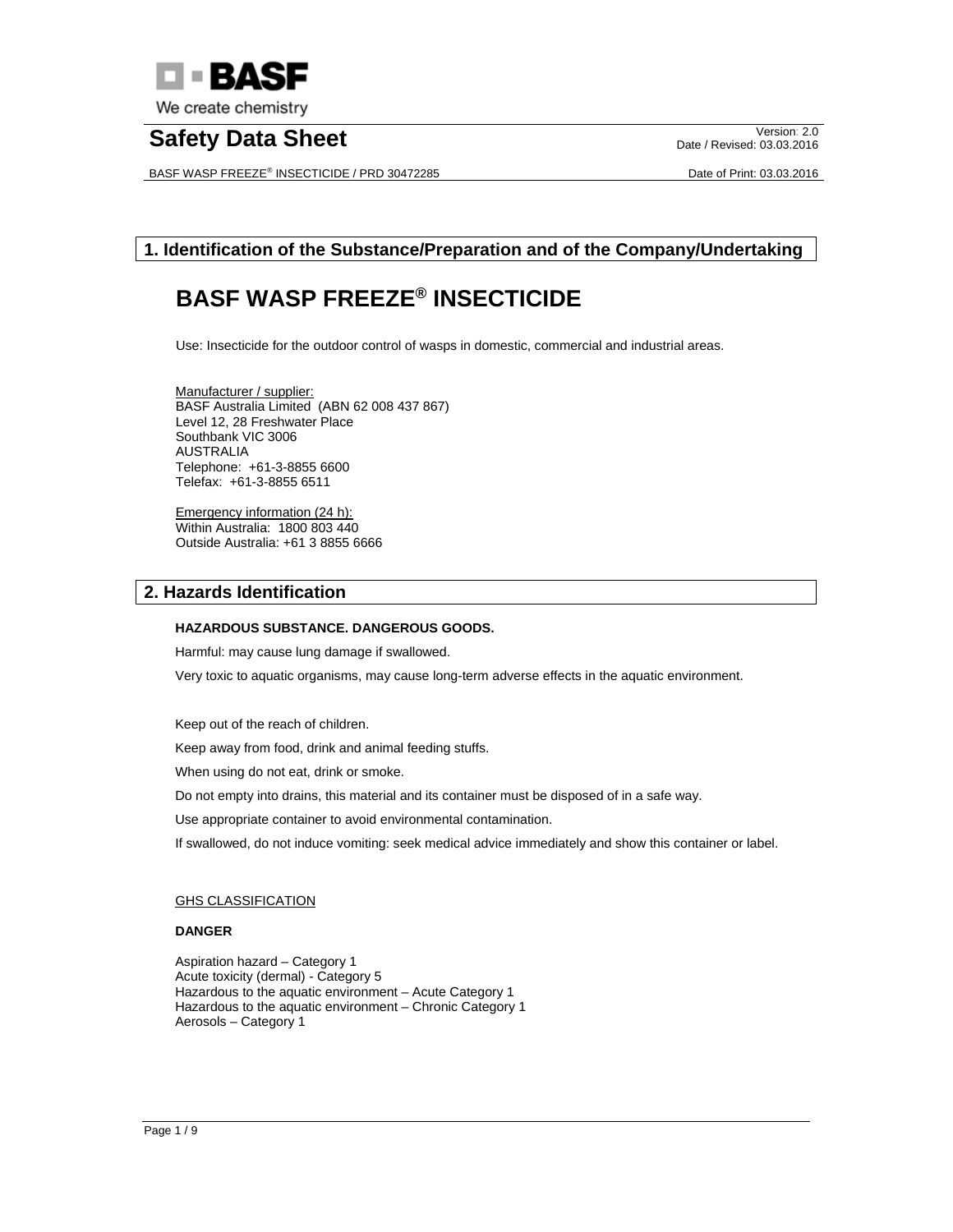

BASF WASP FREEZE® INSECTICIDE / PRD 30472285 Date of Print: 03.03.2016

Date / Revised: 03.03.2016



Hazard statements

Extremely flammable aerosol. May be harmful in contact with skin. May be fatal if swallowed and enters airways. Very toxic to aquatic life. Very toxic to aquatic life with long lasting effects. Pressurised container: May burst if heated.

Precautionary statements (Prevention)

Keep away from heat, hot surfaces, sparks, open flames and other ignition sources. No smoking. Avoid release to the environment. Do not spray on an open flame or other ignition source. Do not pierce and burn, even after use.

Precautionary statements (Response)

Call a POISON CENTRE or doctor/physician if you feel unwell. IF SWALLOWED: Immediately call a POISON CENTRE or doctor/physician. Do NOT induce vomiting. Collect spillage.

Precautionary statements (Storage)

Protect from sunlight. Do not expose to temperatures exceeding 50°C. Store locked up.

#### Precautionary statements (Disposal)

Dispose of contents/container to hazardous or special waste collection point.

### **3. Composition/Information on Ingredients**

**Chemical nature:** 

Insecticide.

### **Hazardous ingredients:**

d-trans Allethrin

 Content (W/W): < 0.5 % CAS Number: 28057-48-9 Acute toxicity (inhalation – vapour) – Category 4 Acute toxicity (oral) – Category 4 Acute toxicity (dermal) – Category 5 Aquatic Acute – Category 1 Aquatic Chronic – Category 1 M-factor acute : 100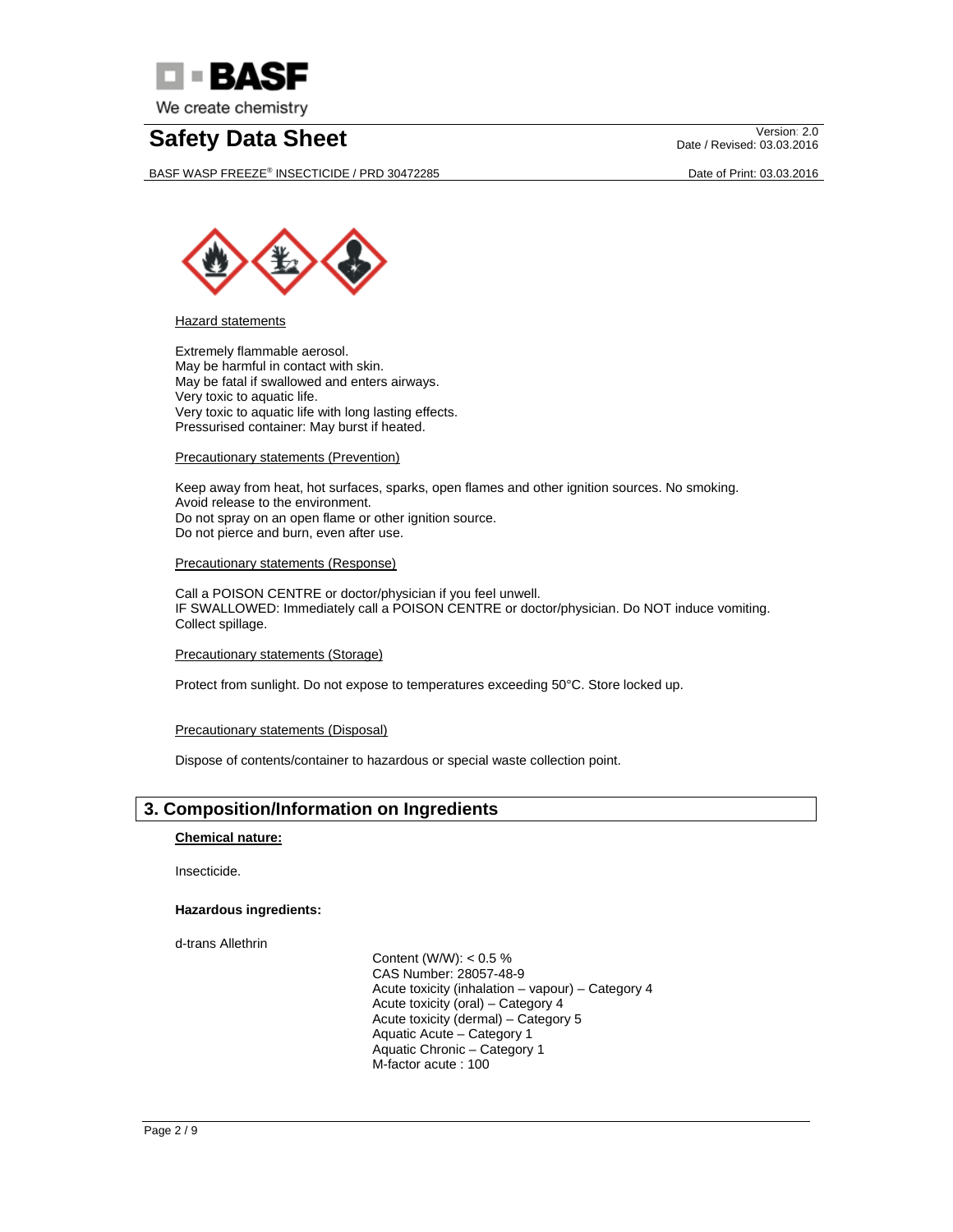

# **Safety Data Sheet** Version: 2.0

BASF WASP FREEZE® INSECTICIDE / PRD 30472285 Date of Print: 03.03.2016

Date / Revised: 03.03.2016

d-Phenothrin

 Content (W/W): < 0.5 % CAS Number: 26002-80-2 Aquatic Acute – Category 1 Aquatic Chronic – Category 1 M-factor acute : 100

Distillates (petroleum), hydrotreated light

 Content (W/W): < 100 % CAS Number: 64742-47-8 Aspiration Toxicity – Category 1

Carbon dioxide

 Content (W/W): < 5 % CAS Number: 124-3809 Gases Under Pressure – Category Compressed Gas

### **4. First-aid Measures**

#### **General advice:**

First aid personnel should pay attention to their own safety. If the patient is likely to become unconscious, place and transport in stable sideways position (recovery position). If poisoning occurs, contact a doctor or Poisons Information Centre. Phone Australia 13 11 26.

#### **If inhaled:**

Keep patient calm, remove to fresh air. Seek medical attention.

#### **On skin contact:**

Immediately wash thoroughly with soap and water. Seek medical attention.

#### **On contact with eyes:**

Wash affected eyes for at least 15 minutes under running water with eyelids held open.

#### **On ingestion:**

Immediately rinse mouth and then drink 200 – 300 ml of water. Seek medical attention. Do not induce vomiting due to aspiration hazard.

#### **Note to physician:**

Treatment: Treat according to symptoms (decontamination, vital functions), no known specific antidote. Aspiration of this product during induced emesis can result in lung injury. If evacuation of the stomach contents is considered necessary, use a method least likely to cause aspiration, such as gastric lavage after endotracheal intubation.

### **5. Fire-fighting Measures**

#### **Suitable extinguishing media:**

Water spray, foam, dry powder, carbon dioxide.

#### **Specific hazards:**

Carbon monoxide and carbon dioxide can be released in the event of a fire. Aerosol container contains flammable gas under pressure. Risk of explosion at excessive temperatures.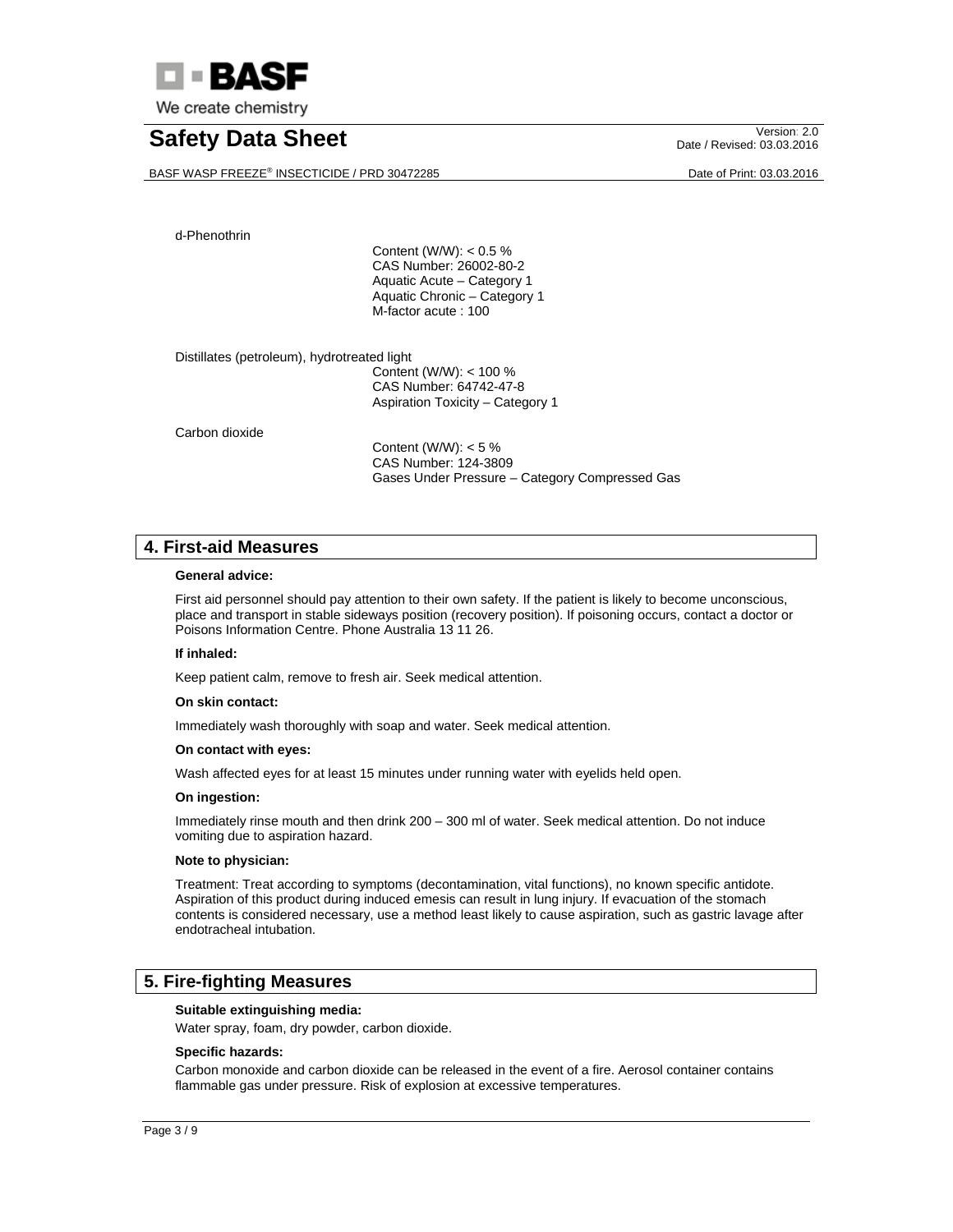

BASF WASP FREEZE® INSECTICIDE / PRD 30472285 Date of Print: 03.03.2016

Date / Revised: 03.03.2016

#### **Special protective equipment:**

Firefighters should be equipped with self-contained breathing apparatus and chemical-protective clothing.

#### **Further information:**

In case of fire and/or explosion do not breathe fumes. Keep containers cool by spraying with water if exposed to fire. Evacuate area of all unnecessary personnel. Contain contaminated water / firefighting water. Do not allow to enter drains or waterways. Dispose of fire debris and contaminated extinguishing water in accordance with official regulations.

### **6. Accidental Release Measures**

#### **Personal precautions:**

Take appropriate protective measures. Clear area. Shut off source of leak only under safe conditions. Extinguish sources of ignition nearby and downwind. Ensure adequate ventilation. Wear suitable personal protective clothing and equipment. Avoid contact with the skin, eyes and clothing. Remove contaminated clothes, undergarments and shoes immediately.

#### **Environmental precautions:**

Do not discharge into the subsoil/soil. Do not discharge into drains/surface waters/groundwater. Contain contaminated water/firefighting water.

#### **Methods for cleaning-up or taking-up:**

Dike spillage. Pick up with suitable absorbent material. Spilled substance/product should be recovered and applied according to label rates whenever possible. If application of spilled substance/product is not possible, then spills should be contained, solidified and placed in suitable containers for disposal. After decontamination, spill area can be washed with water. Collect wash water for approved disposal.

## **7. Handling and Storage**

#### **Handling**

Keep away from sources of ignition – No smoking. Keep container tightly sealed. Handle with care. Follow label warnings even after container is emptied. Avoid all direct contact with the product. Avoid contact with the skin, eyes and clothing. Avoid inhalation of mists/vapours. Keep out of reach of children. Do not spray directly on humans or pets. Do not stand directly underneath the spray site to ensure insects and spray do not fall onto the skin or clothing.

#### **Protection against fire and explosion:**

Aerosol contain contains flammable gas under pressure. The relevant fire protection measures should be noted. Fire extinguishers should be kept handy. Avoid all sources of ignition: heat, sparks, open flame. Avoid extreme heat. Ground all transfer equipment properly to prevent electrostatic discharge. Electrostatic discharge may cause ignition.

#### **Storage:**

Protect containers from physical damage. Store in a cool, dry, well-ventilated area. Avoid all sources of ignition: heat, sparks, open flame. Do not store or use near flame or fire. Keep in a cool place out of the sun. Do not incinerate or puncture this can, even when empty. Segregate from incompatible substances. Segregate from foods and animal feeds. Segregate from textiles and similar materials.

#### Storage stability:

May be kept indefinitely if stored properly. If an expiry date is mentioned on the packaging / label this takes priority over the statements on storage duration in this safety data sheet.

Protect from temperatures above 40°C. Explosive at or above indicated temperature.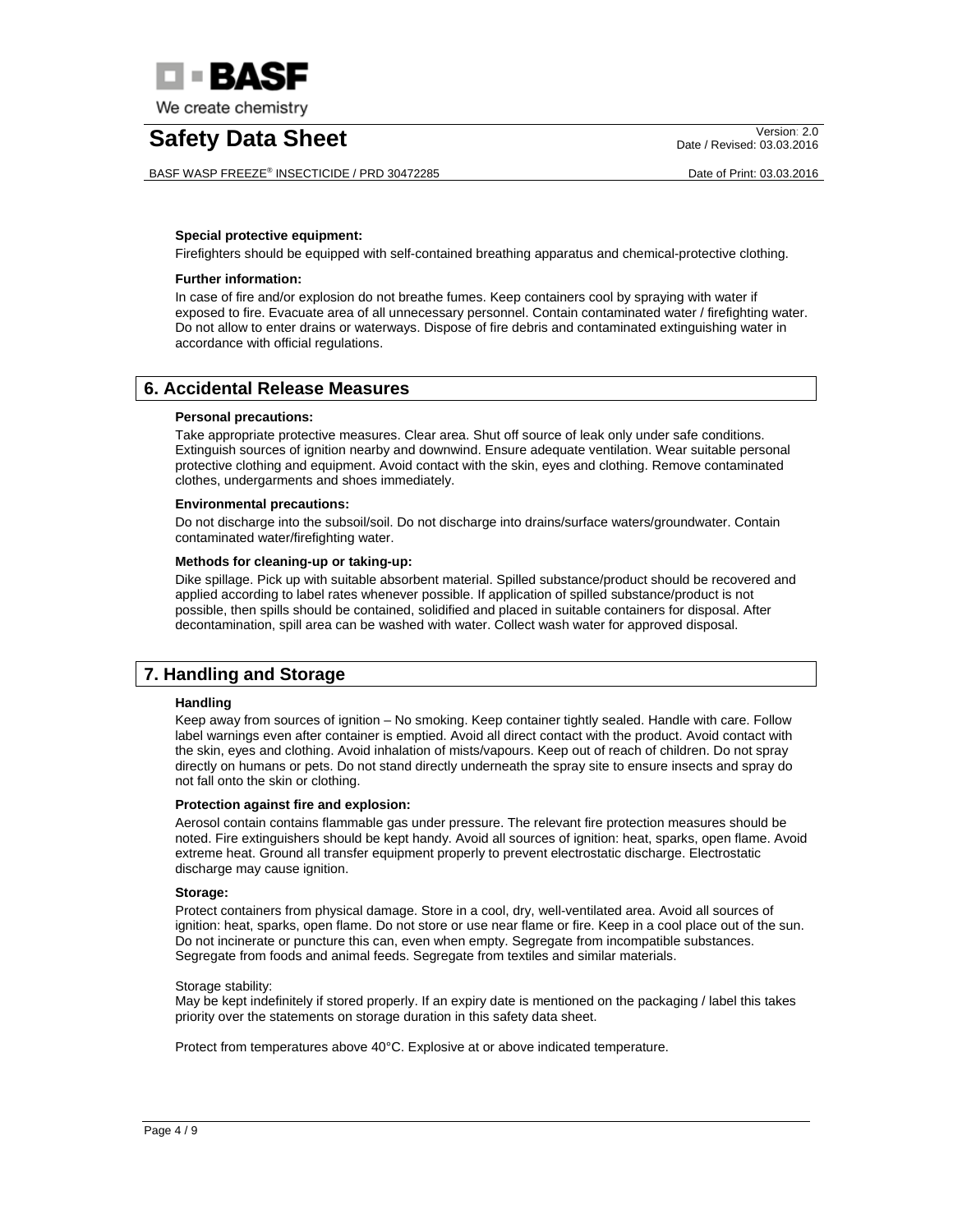

# **Safety Data Sheet** Version: 2.0

BASF WASP FREEZE® INSECTICIDE / PRD 30472285 Date of Print: 03.03.2016

Date / Revised: 03.03.2016

## **8. Exposure Controls and Personal Protection**

#### **Exposure limit values**

Carbon dioxide: TWA 5000 ppm (9000 mg/m3)

STEL 30000 ppm (54000 mg/m3)

#### **Professional Pest Control Product:**

May irritate the eyes. Avoid contact with eyes and skin. Wash hands after use.

### **9. Physical and Chemical Properties**

| Form:                                               | Aerosol                                 |
|-----------------------------------------------------|-----------------------------------------|
| Colour:                                             | Colourless                              |
| Odour:                                              | Solvent like                            |
| pH value:                                           | approx. $5 - 7$ (24 $^{\circ}$ C)       |
| Boiling point:                                      | $193 - 245$ °C (solvent)                |
| Pour point:                                         | -50°C (solvent)                         |
| Flash point:                                        | 73 - 95°C (solvent)                     |
| Lower explosion limit:                              | 0.8 Vol.% (solvent)                     |
| Upper explosion limit:                              | 6 Vol.% (solvent)                       |
| Explosion hazard:                                   | explosive at or above 50°C              |
| Flammability:                                       | highly flammable                        |
| Vapour pressure:                                    | approx. 57 bar (approx. $20^{\circ}$ C) |
| Density:                                            | $0.80$ g/cm3 (20 $^{\circ}$ C)          |
| Solubility in water:                                | Sparingly soluble                       |
| Solubility:                                         | not available for other media           |
| Partitioning coefficient n-octanol/water (log Pow): | not applicable                          |

## **10. Stability and Reactivity**

#### **Conditions to avoid:**

Avoid all sources of ignition: heat, sparks, open flame. Avoid extreme temperatures. Avoid prolonged exposure to extreme heat. Avoid contamination. Avoid electrostatic discharge.

#### **Materials to avoid:**

Strong acids, strong oxidising agents, strong bases.

#### **Hazardous decomposition products:**

No hazardous decomposition products if stored and handled as per the product label. Prolonged thermal loading can result in products of degradation (e.g. carbon monoxide, carbon dioxide) being given off. To avoid thermal decomposition, do not overheat.

#### **Hazardous reactions:**

No hazardous reactions if stored and handled as per the product label. The product is chemically stable at ambient temperature.

## **11. Toxicological Information**

#### **Acute toxicity**

Assessment of acute toxicity: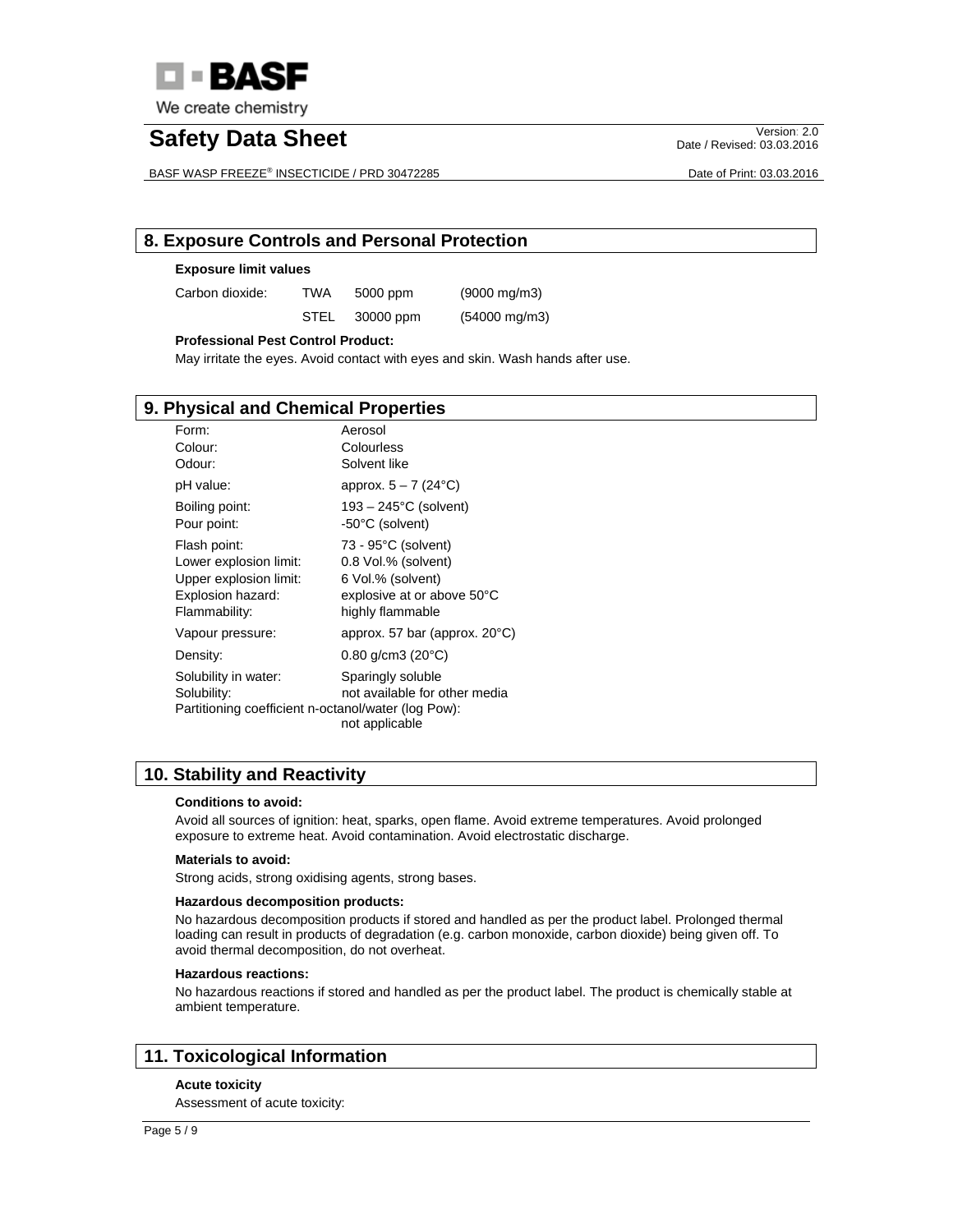

BASF WASP FREEZE® INSECTICIDE / PRD 30472285 Date of Print: 03.03.2016

Date / Revised: 03.03.2016

Virtually non-toxic after a single ingestion. Virtually non-toxic by inhalation. Virtually non-toxic after a single skin contact.

#### Experimental/calculated data:

LD50 rat (oral): > 5000 mg/kg (no mortality was observed) LC50 rat (inhalation): > 2.8 mg/l/4 h (no mortality was observed) LD50 rabbit (dermal): > 5000 mg/kg (no mortality was observed)

#### **Irritation**

Assessment of irritating effects Skin contact causes slight irritation. Not irritating to the eyes.

#### **Sensitisation:**

Assessment of sensitisation: Experimental/calculated data: Buehler test (guinea pig): non-sensitising

#### **Germ cell mutagenicity**

Assessment of mutagenicity: Mutagenicity tests revealed no genotoxic potential. The product has not been tested. The statement has been derived from the properties of the individual components.

#### **Carcinogenicity:**

Assessment of carcinogenicity:

The results of various animal studies gave no indication of a carcinogenic effect. The product has not been tested. The statement has been derived from the properties of the individual components.

#### **Reproductive toxicity**

Assessment of reproduction toxicity:

The results of various animal studies gave no indication of a fertility impairing effect. The product has not been tested. The statement has been derived from the properties of the individual components.

#### **Developmental toxicity:**

Assessment of teratogenicity: Information on carbon dioxide: The potential to cause toxicity to development cannot be excluded at maternally toxic doses.

#### **Specific target organ toxicity (single exposure):**

Assessment of STOT single:

The available information is not sufficient for evaluation. The product has not been tested. The statement has been derived from the properties of the individual components.

#### **Repeated dose toxicity and Specific target organ toxicity (repeated exposure):**

Assessment of repeated dose toxicity:

Information on carbon dioxide:

The substance may cause damage to the lung after repeated inhalation of high doses. The substance may cause damage to the heart after repeated inhalation of high doses, as shown in animal studies.

#### **Aspiration hazard:**

May also damage the lung at swallowing (aspiration hazard). The product has not been tested. The statement has been derived from the properties of the individual components.

#### **Other relevant toxicity information:**

Misuse can be harmful to health. Avoid contact with eyes and skin. Wash hands after use.

## **12. Ecological Information**

#### **Ecotoxicity**

Assessment of aquatic toxicity: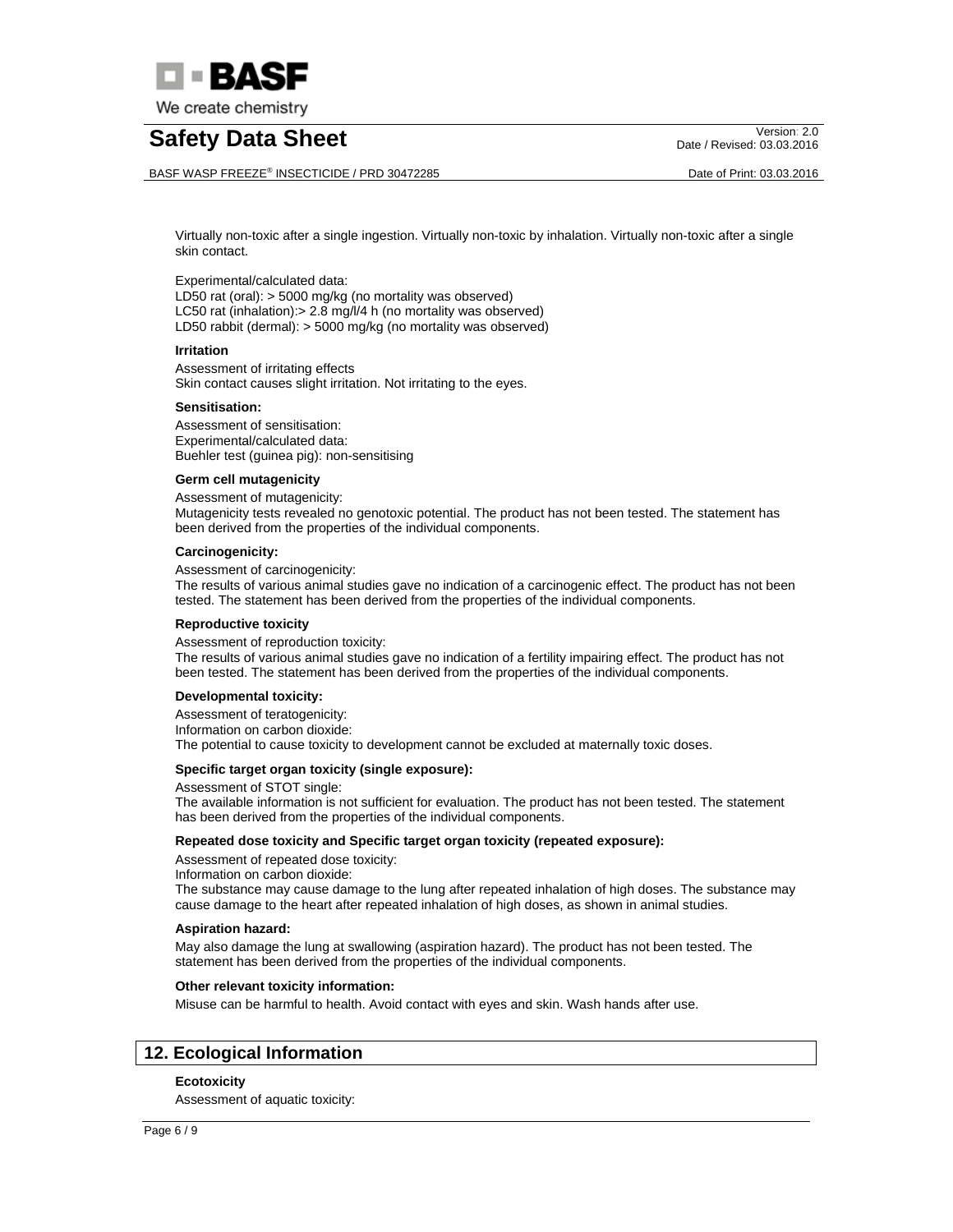

BASF WASP FREEZE® INSECTICIDE / PRD 30472285 Date of Print: 03.03.2016

Date / Revised: 03.03.2016

Very toxic to aquatic life with long lasting effects. The product has not been tested. The statement has been derived from the properties of the individual components.

Information on d-Allethrin: Toxicity to fish LC50: 0.009 mg/l, Salvelinus namaycush

Information on d-Phenothrin: Toxicity to fish LC50: 0.0014 mg/l/96 h

Information on Distillates (petroleum), hydrotreated light Toxicity to fish LC50: 2- 5 mg/l/96 h, Oncorhynchus mykiss (OECD Guideline 203, semistatic)

The product has low solubility in the test medium. A saturated solution has been tested. The product has not been tested. The statement has been derived from substances / products of a similar structure or composition. Nominal values (confirmed by concentration control analytics).

Information on d-Allethrin: Toxicity to aquatic invertebrates LC50: 0.0356 mg/l/96 h, Daphnia magna

Information on d-Phenothrin: Toxicity to aquatic invertebrates LC50: 0.0071 mg/l/48 h, Daphnia magna

Information on Distillates (petroleum), hydrotreated light Toxicity to aquatic invertebrates LC50: 1.4 mg/l/48 h, Daphnia magna (OECD Guideline 202, part 1 static)

The details of the toxic effect relate to the nominal concentration. The product has low solubility in the test medium. A saturated solution has been tested. The product has not been tested. The statement has been derived from substances / products of a similar structure or composition.

Information on Distillates (petroleum), hydrotreated light Toxicity to aquatic plants LC50: 1 – 3 mg/l/72 h (growth rate), Pseudokirchneriella subcapitata (OECD Guideline 201, static)

No Observed Effect Concentration (NOEC): 1 mg/l/72 h (growth rate), Pseudokirchneriella subcapitata (OECD Guideline 201, static)

The details of the toxic effect relate to the nominal concentration. The product has low solubility in the test medium. A saturated solution has been tested. The product has not been tested. The statement has been derived from substances / products of a similar structure or composition.

#### **Mobility**

Assessment transport between environmental compartments: Information on d-Phenothrin: Following exposure to soil, adsorption to solid soil particles is probable and contamination of the groundwater is not expected.

#### **Persistence and degradability**

Assessment biodegradation and elimination (H2O): Information on d-Allethrin and d-Phenothrin Not readily biodegradable (by OECD criteria).

#### **Bioaccumulation potential**

Assessment bioaccumulation potential: Information on Distillates (petroleum), hydrotreated light Accumulation in organisms is expected.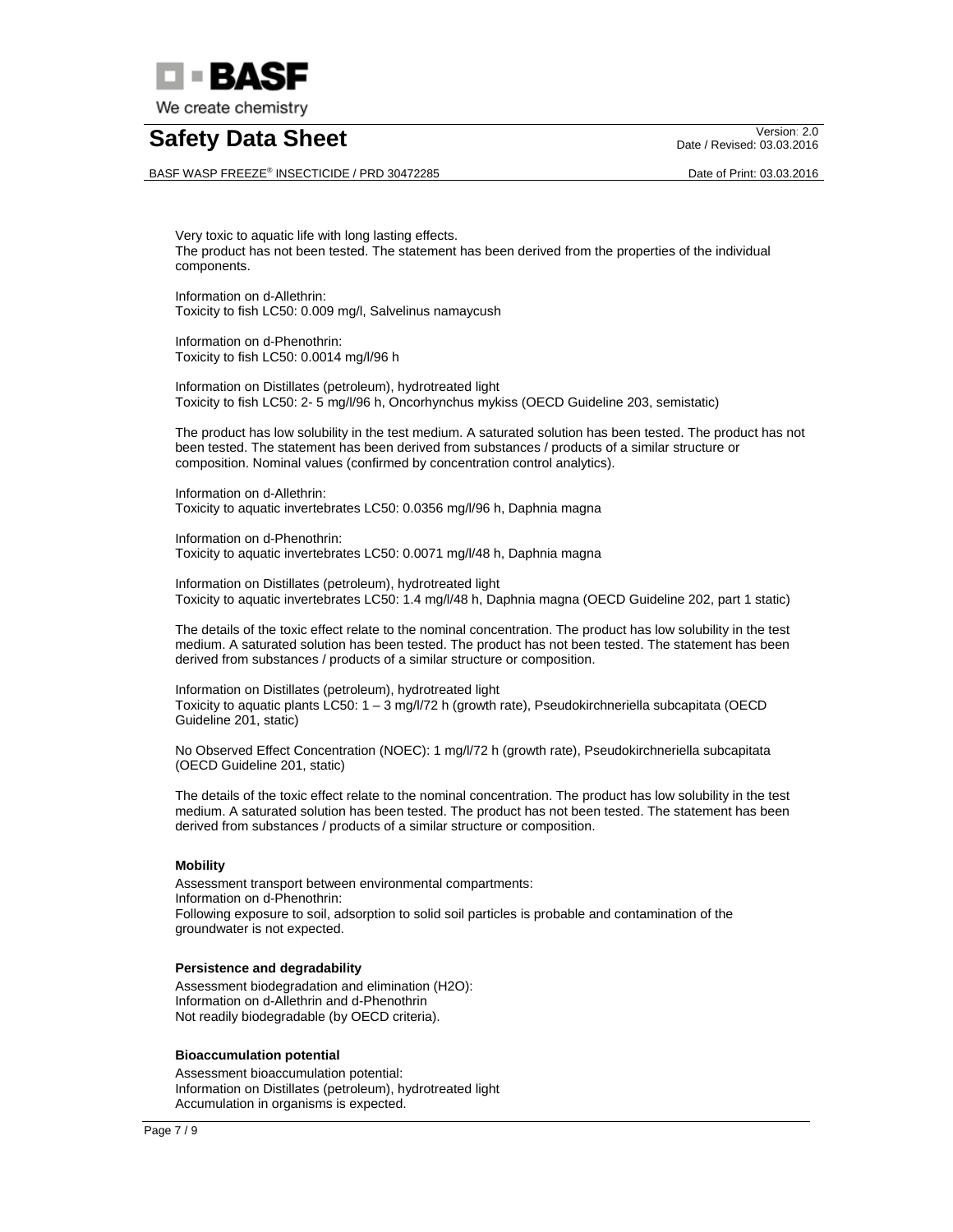

BASF WASP FREEZE® INSECTICIDE / PRD 30472285 Date of Print: 03.03.2016

Date / Revised: 03.03.2016

Information on d-Phenothrin Bioconcentration factor: 1.083

#### **Additional information:**

Other ecotoxicological advice: Do not discharge product into the environment without control.

### **13. Disposal Considerations**

#### **Waste disposal of substance:**

Dispose of in accordance with relevant local, state or territory government regulations. Do not incinerate product. The product is dangerous to bees and fish. DO NOT contaminate streams, rivers or waterways with the chemical or used containers.

#### **Contaminated packaging:**

FLAMMABLE. Do not cut, puncture, crush or incinerate aerosol containers, even when empty. Recycle empty cans if a facility is available or place used can in household rubbish.

## **14. Transport Information**

#### **Domestic transport (ADG):**

| Hazard Class:<br>ID Number:<br>Hazard Label:<br>Proper Shipping<br>Name:<br>Hazchem Code: | 2.1<br><b>UN 1950</b><br>2.1, EHSM<br>AEROSOLS (CONTAINS KEROSENE (PETROLEUM), D-ALLETHRIN)<br>2YE |
|-------------------------------------------------------------------------------------------|----------------------------------------------------------------------------------------------------|
| Sea transport (IMDG):                                                                     |                                                                                                    |
| Hazard Class:                                                                             | 2.1                                                                                                |
| ID Number:                                                                                | <b>UN 1950</b>                                                                                     |
| Hazard Label:                                                                             | 2.1, EHSM                                                                                          |
| Proper Shipping<br>Name:                                                                  | AEROSOLS (CONTAINS KEROSENE (PETROLEUM), D-ALLETHRIN)                                              |
| Marine Pollutant:                                                                         | <b>YES</b>                                                                                         |
| Air transport (ICAO/IATA):                                                                |                                                                                                    |
| Hazard Class:                                                                             | 2.1                                                                                                |
| ID Number:                                                                                | <b>UN 1950</b>                                                                                     |
| Packing Group:                                                                            | None allocated                                                                                     |
| Hazard Label:                                                                             | 2.1                                                                                                |
| Proper Shipping<br>Name:                                                                  | AEROSOLS (CONTAINS KEROSENE (PETROLEUM), D-ALLETHRIN)                                              |

## **15. Regulatory Information**

Standard for the Uniform Scheduling of Drugs and Poisons (SUSMP)

Poisons Schedule: Not Scheduled